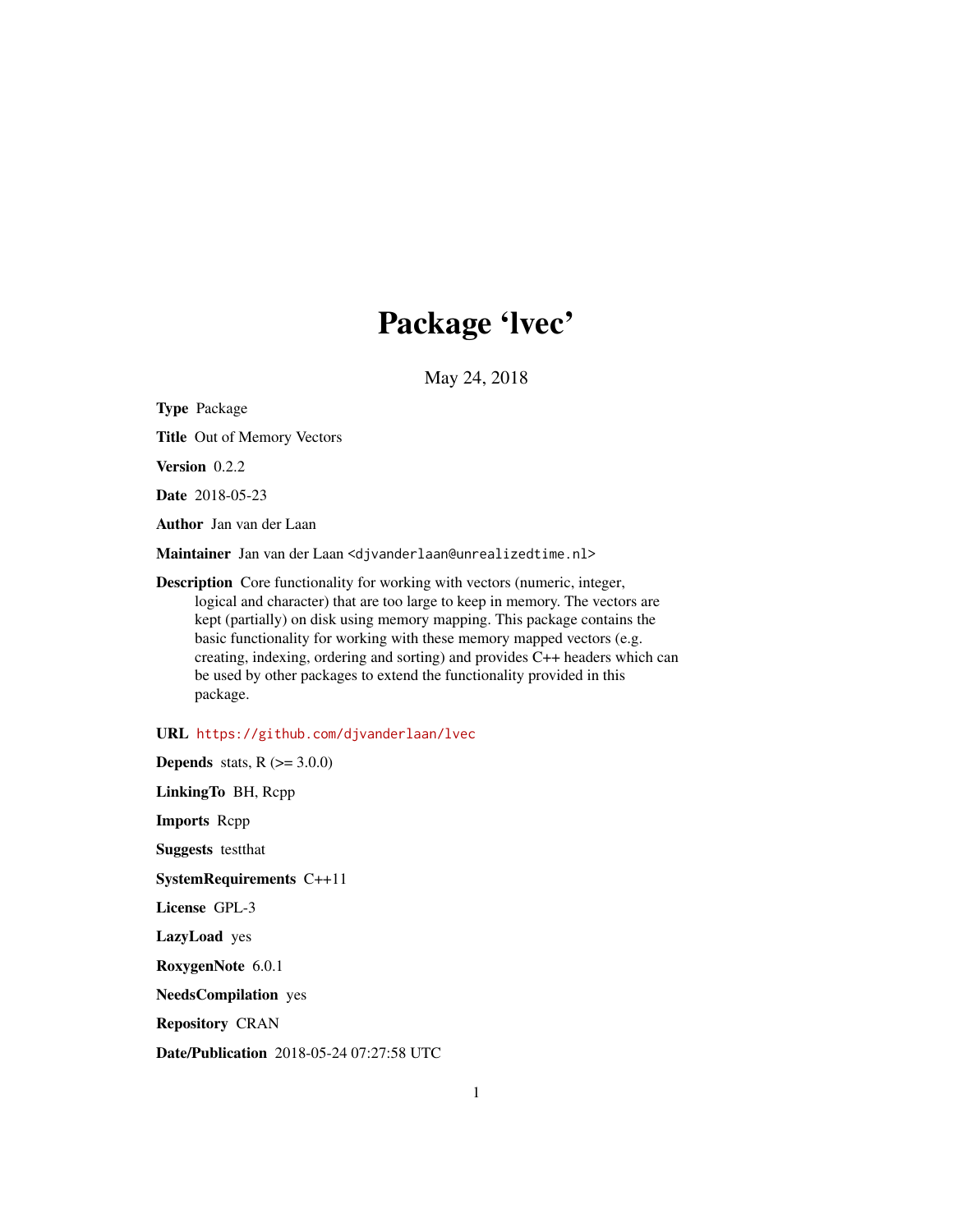## <span id="page-1-0"></span>R topics documented:

| Index |        |  |  |  |  |  |  |  |  |  |  |  |  |  |  |  |  |  |  |  |  |  | 15             |
|-------|--------|--|--|--|--|--|--|--|--|--|--|--|--|--|--|--|--|--|--|--|--|--|----------------|
|       | strlen |  |  |  |  |  |  |  |  |  |  |  |  |  |  |  |  |  |  |  |  |  |                |
|       |        |  |  |  |  |  |  |  |  |  |  |  |  |  |  |  |  |  |  |  |  |  |                |
|       |        |  |  |  |  |  |  |  |  |  |  |  |  |  |  |  |  |  |  |  |  |  |                |
|       |        |  |  |  |  |  |  |  |  |  |  |  |  |  |  |  |  |  |  |  |  |  |                |
|       |        |  |  |  |  |  |  |  |  |  |  |  |  |  |  |  |  |  |  |  |  |  |                |
|       |        |  |  |  |  |  |  |  |  |  |  |  |  |  |  |  |  |  |  |  |  |  |                |
|       |        |  |  |  |  |  |  |  |  |  |  |  |  |  |  |  |  |  |  |  |  |  | -9             |
|       |        |  |  |  |  |  |  |  |  |  |  |  |  |  |  |  |  |  |  |  |  |  |                |
|       |        |  |  |  |  |  |  |  |  |  |  |  |  |  |  |  |  |  |  |  |  |  | $\overline{7}$ |
|       |        |  |  |  |  |  |  |  |  |  |  |  |  |  |  |  |  |  |  |  |  |  | 6              |
|       |        |  |  |  |  |  |  |  |  |  |  |  |  |  |  |  |  |  |  |  |  |  | -5             |
|       |        |  |  |  |  |  |  |  |  |  |  |  |  |  |  |  |  |  |  |  |  |  | 5              |
|       |        |  |  |  |  |  |  |  |  |  |  |  |  |  |  |  |  |  |  |  |  |  | $\overline{4}$ |
|       |        |  |  |  |  |  |  |  |  |  |  |  |  |  |  |  |  |  |  |  |  |  | $\overline{3}$ |
|       |        |  |  |  |  |  |  |  |  |  |  |  |  |  |  |  |  |  |  |  |  |  | 3              |
|       |        |  |  |  |  |  |  |  |  |  |  |  |  |  |  |  |  |  |  |  |  |  |                |

as\_lvec *Converts a primitive R-vector to lvec*

#### Description

Converts a primitive R-vector to lvec

#### Usage

as\_lvec(x)

#### Arguments

x the object to convert. This can be a vector of type character, integer, numeric or logical.

#### Value

Returns an [lvec](#page-8-1) of the same type as x. When x is already and lvec, x is returned. For character vectors the maximum length of the [lvec](#page-8-1) is set to the maximum length found in x.

```
# convert a character vector to lvec
x <- as_lvec(letters)
lget(x, 1:26)
```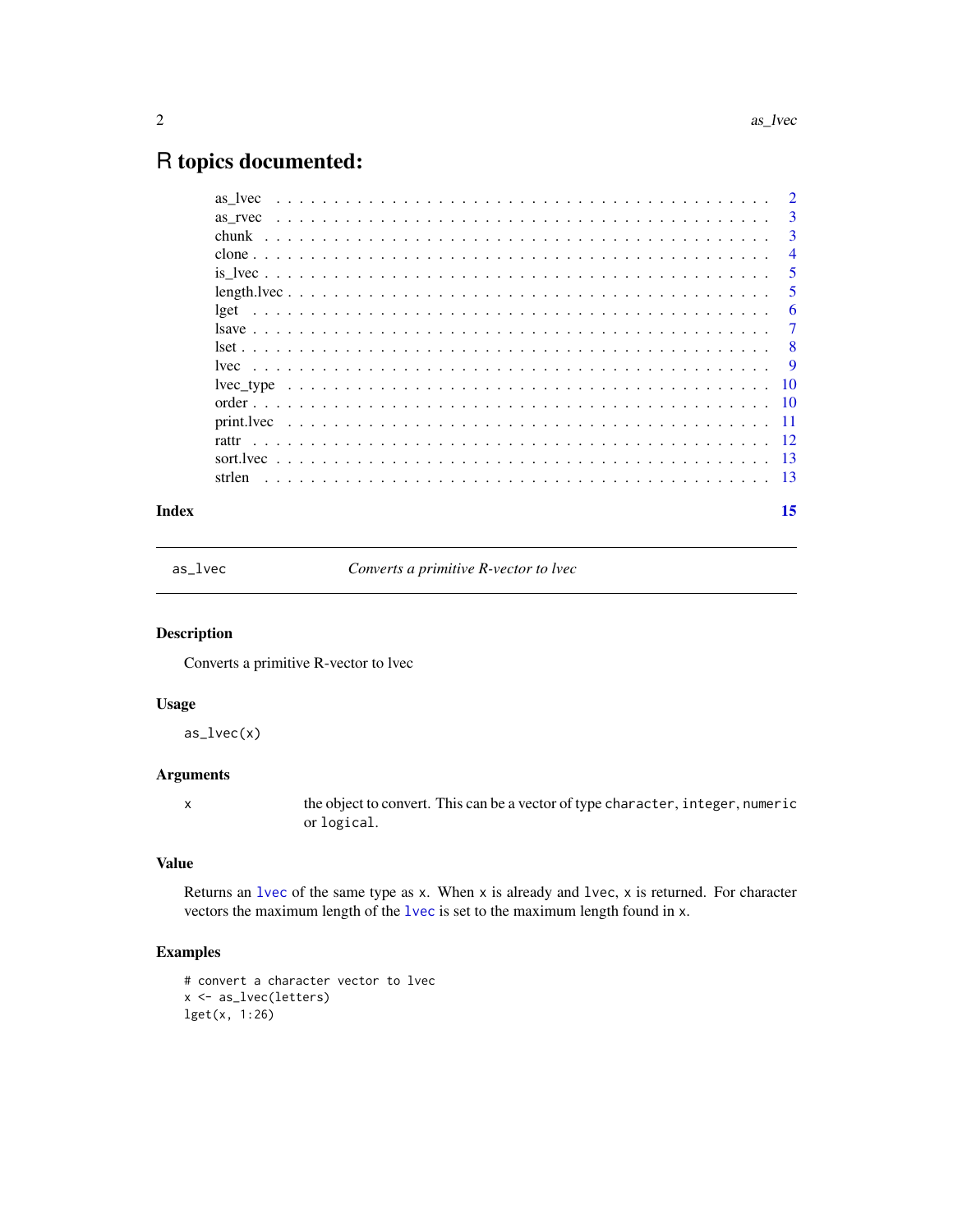<span id="page-2-1"></span><span id="page-2-0"></span>

Convert complete lvec to R vector

#### Usage

as\_rvec(x)

#### Arguments

x [lvec](#page-8-1) to convert.

#### Value

Returns an R vector of type integer, numeric, character or logical.

<span id="page-2-2"></span>chunk *Generate a number of index ranges from a vector*

#### Description

The ranges have a maximum length.

#### Usage

```
chunk(x, \ldots)## S3 method for class 'lvec'
chunk(x, chunk_size = 1e+06, ...)## Default S3 method:
chunk(x, chunk_size = NULL, ...)## S3 method for class 'data.frame'
```
 $chunk(x, chunk\_size = NULL, ...)$ 

## Arguments

| $\mathsf{x}$ | an object for which the index ranges should be calculated. Should support the |
|--------------|-------------------------------------------------------------------------------|
|              | length method. For example, an lvec or a regular R vector.                    |
| $\cdots$     | ignored; used to pass additional arguments to other methods.                  |
| chunk size   | a numeric vector of length 1 giving the maximum length of the chunks.         |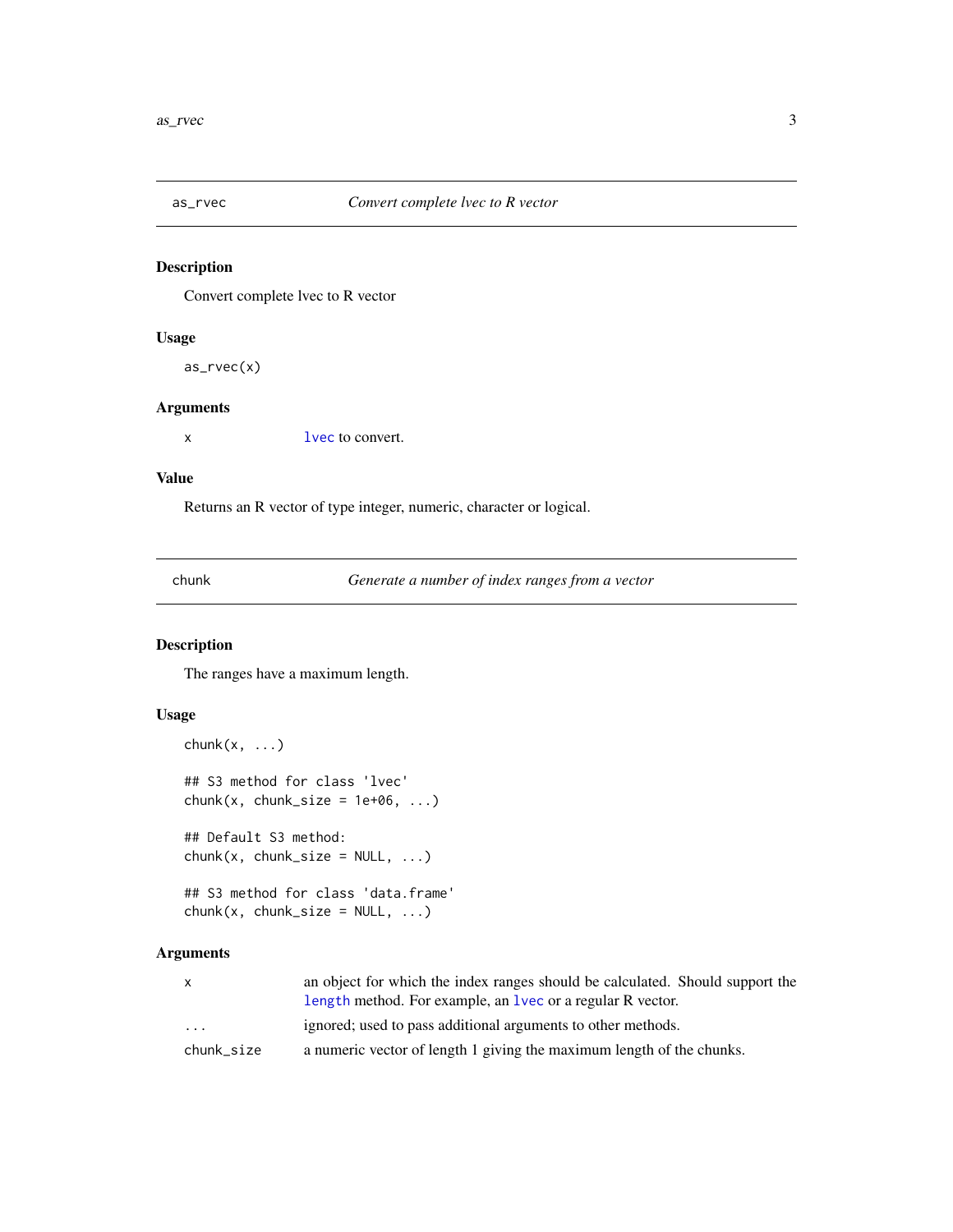#### <span id="page-3-0"></span>Details

The default chunk size can be changes by setting the option 'chunk\_size', ('options(chunk\_size = <new default chunk size>)').

Implementations of chunk for data frames and regular vectors are provided to make it easier to write code that works on both lvec objects and regular R objects.

clone *Clone an lvec object*

#### Description

Clone an lvec object

#### Usage

 $clone(x, \ldots)$ 

## S3 method for class 'lvec'  $clone(x, \ldots)$ 

#### Arguments

|   | <b>lvec</b> object to clone                                 |
|---|-------------------------------------------------------------|
| . | ignored; used to pass additional arguments to other methods |

#### Details

[lvec](#page-8-1) objects are basically pointers to pieces of memory. When copying an object only the pointer is copied and when modifying the copied object also the original object is modified. The advantage of this is speed: these is less copying of the complete vector. In order to obtain a true copy of an lvec code can be used.

```
a \leftarrow as\_lvec(1:3)# Copy
b \leq a# When modifying the copy also the original is modified
lset(b, 1, 10)
print(a)
print(b)
# Use clone to make a true copy
b \leftarrow clone(a)
lset(b, 1, 100)
print(a)
print(b)
```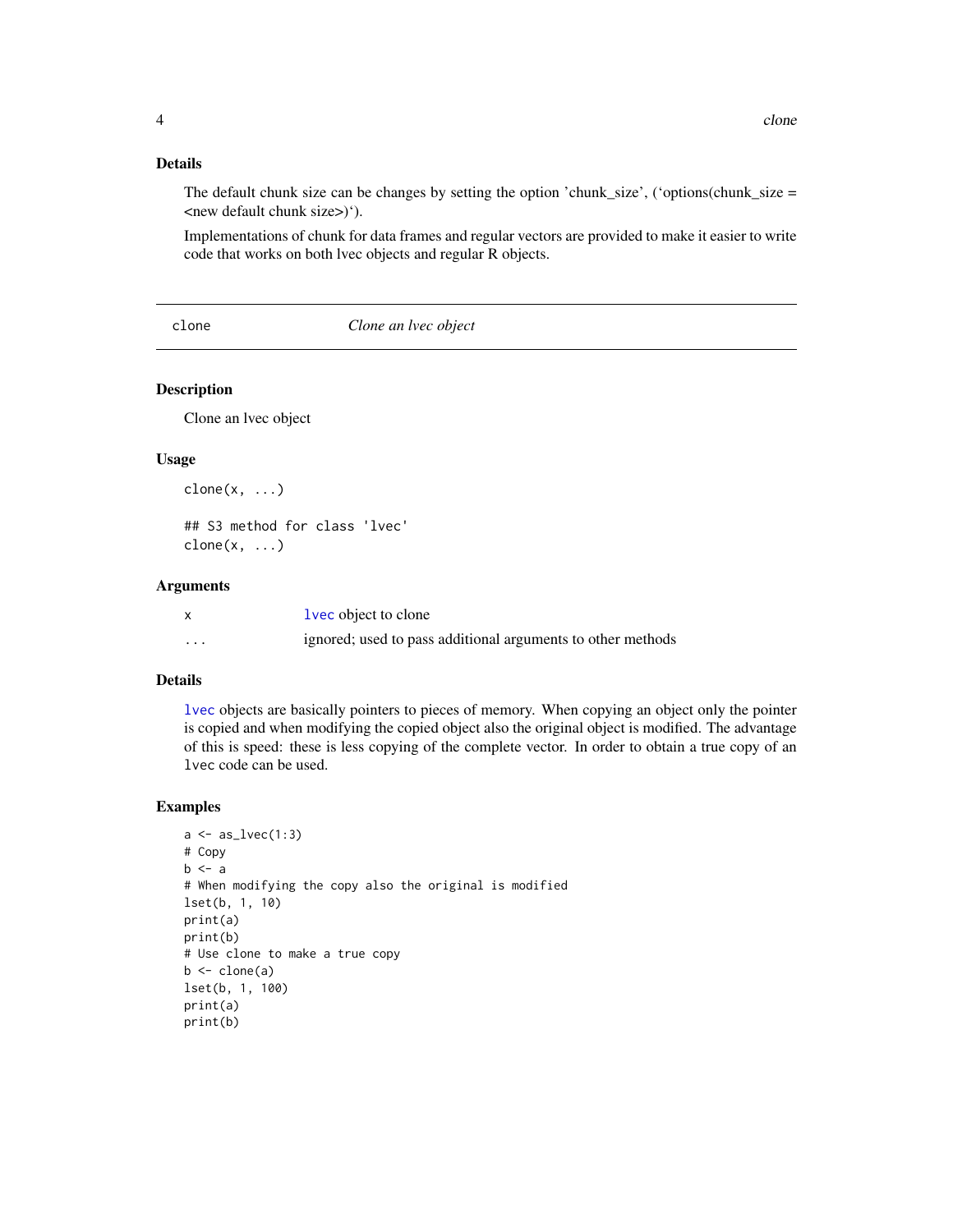<span id="page-4-0"></span>

Check if an object is of type lvec

#### Usage

is\_lvec(x)

#### Arguments

x the object to check

#### Value

Returns TRUE is the object is of type [lvec](#page-8-1) and FALSE otherwise.

| length.lvec<br>Get and set the length of an lvec |
|--------------------------------------------------|
|--------------------------------------------------|

#### Description

Get and set the length of an lvec

### Usage

```
## S3 method for class 'lvec'
length(x)
```
## S3 replacement method for class 'lvec' length $(x)$  <- value

#### Arguments

|       | the <b>lvec</b>                  |
|-------|----------------------------------|
| value | the new length of the link{lvec} |

### Value

The length of the [lvec](#page-8-1).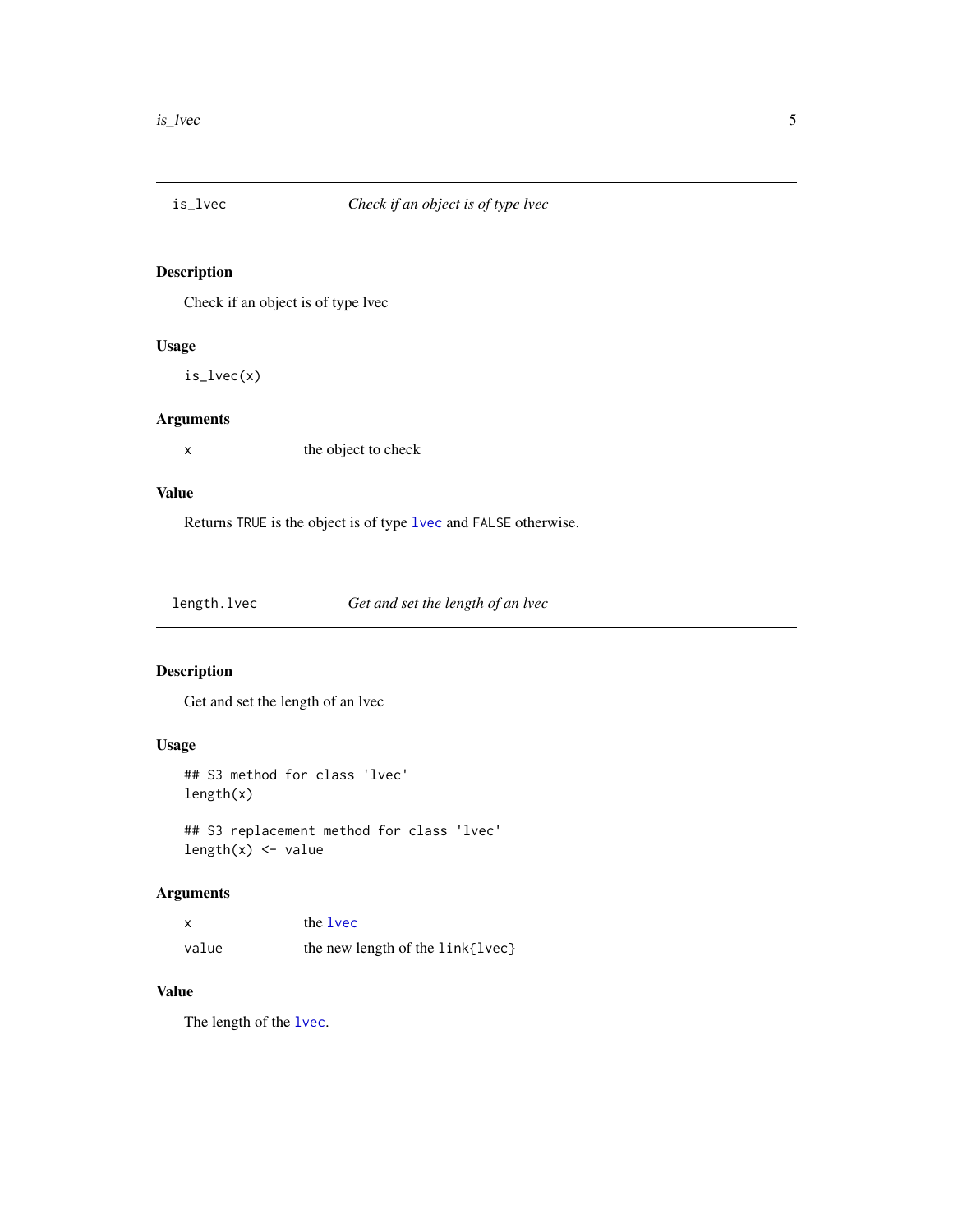<span id="page-5-0"></span>Read elements from an lvec

#### Usage

```
\text{lget}(x, \ldots)## S3 method for class 'lvec'
lget(x, index = NULL, range = NULL, ...)## Default S3 method:
lget(x, index = NULL, range = NULL, ...)## S3 method for class 'data.frame'
lget(x, index = NULL, range = NULL, ...)
```
#### Arguments

| X        | the 1 vec to read from                                                                                   |
|----------|----------------------------------------------------------------------------------------------------------|
| $\cdots$ | used to pass on additional arguments to other methods.                                                   |
| index    | a logical or numeric vector to index x with                                                              |
| range    | a numeric vector of length 2 specifying a range of elements to select. Specify<br>either index or range. |

#### Details

Indexing using index should follow the same rules as indexing a regular R-vector using a logical or numeric index. The range given by range includes both end elements. So, a range of  $c(1,3)$ selects the first three elements.

#### Value

Returns an [lvec](#page-8-1) with the selected elements. In order to convert the selection to an R-vector [as\\_rvec](#page-2-1) can e used.

```
a <- as_lvec(letters[1:4])
# Select first two elements
lget(a, 1:2)
lget(a, c(TRUE, TRUE, FALSE, FALSE))
\text{lget}(a, \text{ range} = c(1,2))
```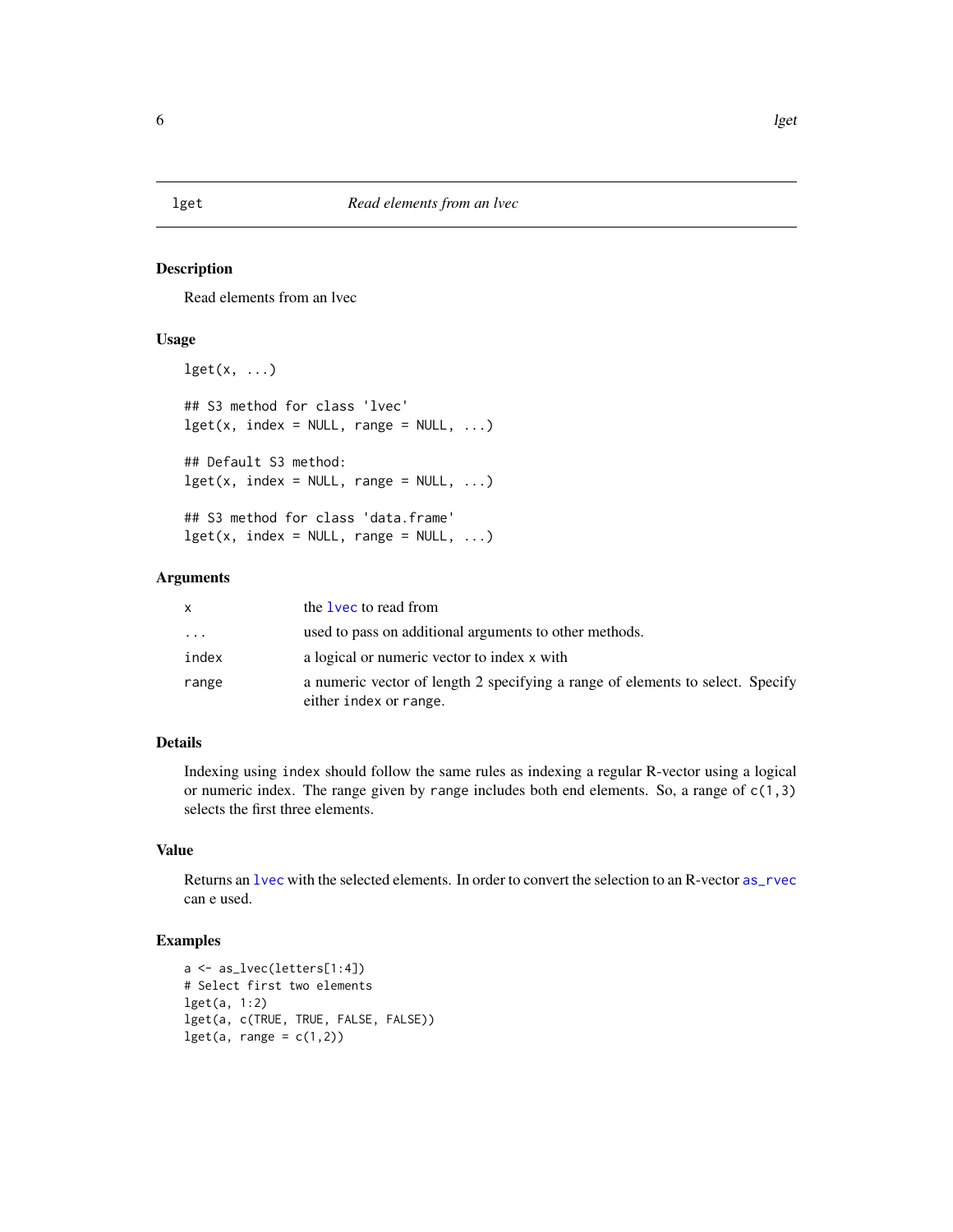#### <span id="page-6-0"></span>lsave 7 and 2008 and 2008 and 2008 and 2008 and 2008 and 2008 and 2008 and 2008 and 2008 and 2008 and 2008 and 2008 and 2008 and 2008 and 2008 and 2008 and 2008 and 2008 and 2008 and 2008 and 2008 and 2008 and 2008 and 200

```
# Logical indices are recycled: select odd elements
lget(a, c(TRUE, FALSE))
```
#### lsave *Read and write lvec object to file*

#### Description

Read and write lvec object to file

#### Usage

 $lsave(x, filename, overwrite = TRUE, compress = FALSE)$ 

lload(filename)

#### Arguments

| X         | lvec object to save                                                   |
|-----------|-----------------------------------------------------------------------|
| filename  | name of the file(s) to save the lvec to. See details.                 |
| overwrite | overwrite existing files or abort when files would be overwritten.    |
| compress  | a logical specifying if the data should be compressed. (see saveRDS). |

#### Details

The [lvec](#page-8-1) is written in chunks to a number of RDS files using [saveRDS](#page-0-0). When filename contains the extension 'RDS' (capitalisation may differ), this extension is stripped from the filename. After that the lvec is written in blocks (or chunks) to files having names <filename>.00001.RDS, <filename>.00002.RDS etc. Some additional data (data type, the number of blocks, the size of the lvec, etc) is written to the file <filename>.RDS.

The size of the chunks can be controlled by the option 'chunk\_size' (see [chunk](#page-2-2)).

#### Value

lsave does not return anything. lload returns an [lvec](#page-8-1).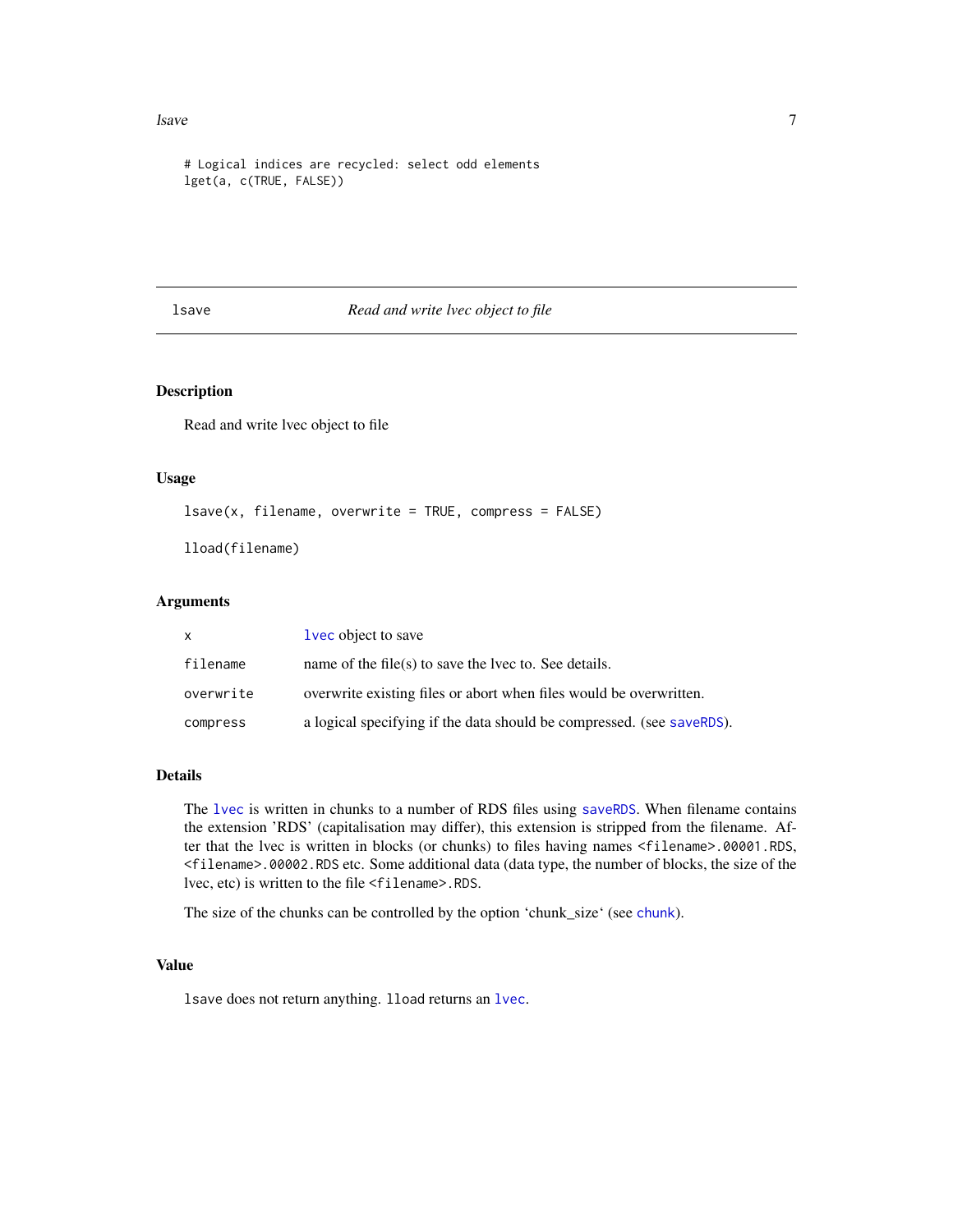<span id="page-7-0"></span>Set values in an lvec

#### Usage

```
\text{1set}(x, \ldots)## S3 method for class 'lvec'
\text{Iset}(x, \text{ index} = \text{NULL}, \text{ values}, \text{range} = \text{NULL}, \dots)## Default S3 method:
\text{Iset}(x, \text{ index} = \text{NULL}, \text{ values}, \text{ range} = \text{NULL}, \dots)## S3 method for class 'data.frame'
lest(x, index = NULL, values, range = NULL, ...)
```
#### Arguments

| $\mathsf{x}$ | lyec to set values in                                                                                    |
|--------------|----------------------------------------------------------------------------------------------------------|
| $\ddots$     | used to pass additional arguments to other methods                                                       |
| index        | a numeric or logical vector with indices at which the values should be set.                              |
| values       | a vector with the new values. When shorter than the length of the indices the<br>values are recycled.    |
| range        | a numeric vector of length 2 specifying a range of elements to select. Specify<br>either index or range. |

#### Details

Should behave in the same way as assigning and indexing to a regular R-vector. The range given by range includes both end elements. So, a range of  $c(1,3)$  selects the first three elements.

When range is given, and values is not given it is assumed index contains the values. Therefore, one can do lset(x, range =  $c(1,4)$ , NA), to set the first four elements of x to missing.

```
a \leftarrow as_{1}vec(1:10)# set second element to 20
lset(a, 2, 20)
print(a)
# set odd elements to 20
lset(a, c(TRUE, FALSE), 20)
print(a)
# values are recycled
```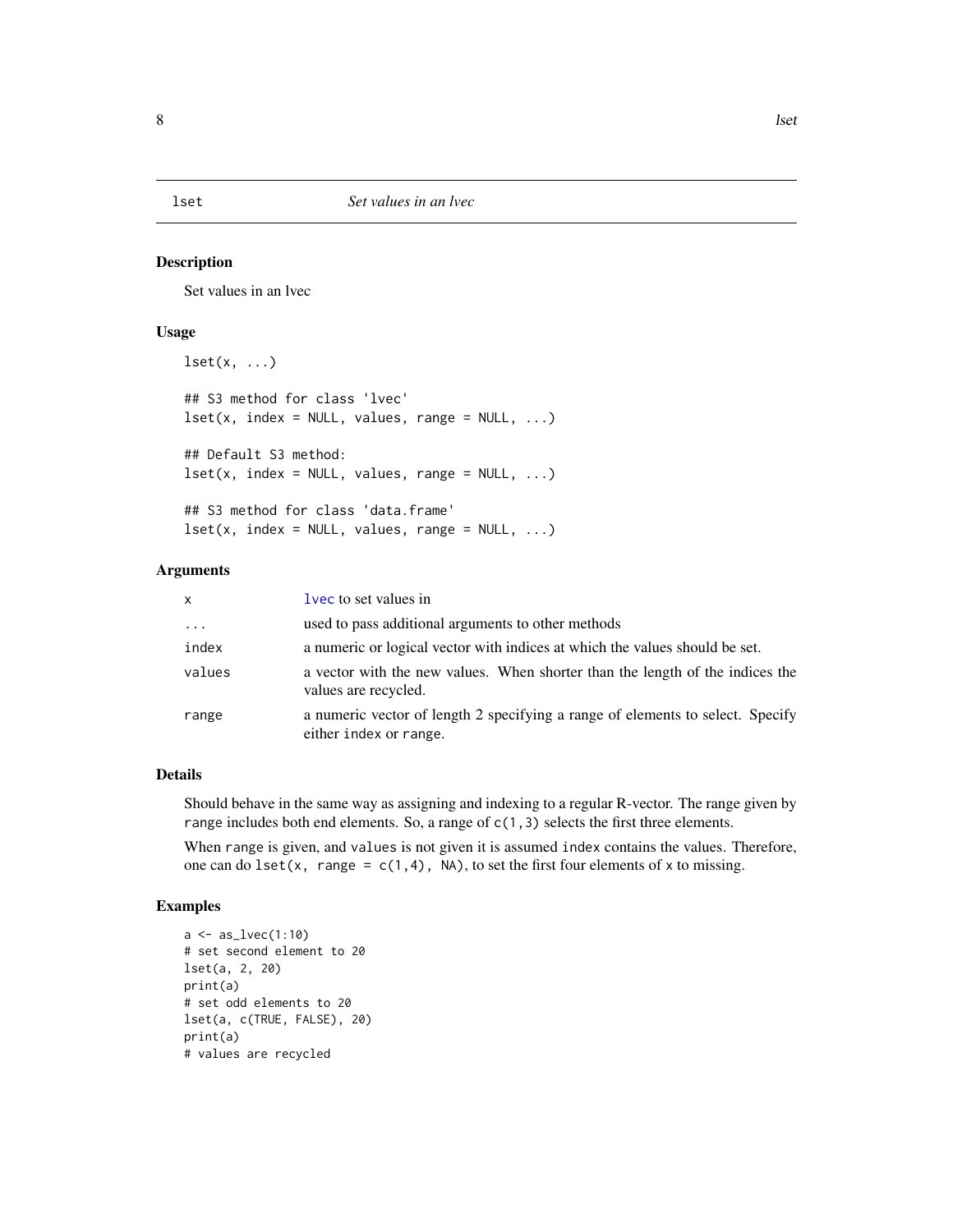<span id="page-8-0"></span>lvec 9

```
lset(a, 1:4, 100:101)
print(a)
# range index; set first 3 elements to NA
\text{1set}(a, \text{range} = c(1,3), \text{NA})print(a)
```
<span id="page-8-1"></span>

#### lvec *Create memory mapped vector*

#### Description

The data in these vectors are stored on disk (partially buffered for speed) allowing one to work with more data than fits into available memory.

#### Usage

```
lvec(size, type = c("numeric", "integer", "logical", "character"),
 strlen = NULL)
```
#### Arguments

| size   | the size of the vector                                                                                                                                                                          |
|--------|-------------------------------------------------------------------------------------------------------------------------------------------------------------------------------------------------|
| type   | the type of the vector. Should be one of the following value: "numeric",<br>"integer", "logical" or "character". The types will create vectors cor-<br>responding to the corresponding R types. |
| strlen | in case of a vector of type "character" the maximum length of the strings<br>should also be specified using strlen.                                                                             |

#### Details

The minimum value of strlen is two. When a value smaller than that is given it is automatically set to two. This is because a minimum of two bytes is necessary to also store missing values correctly.

#### Value

Returns an object of type lvec. Elements of this vector are stored on file (partially buffered in memory for speed) allowing one to work with more data than fits into memory.

```
# create an integer vector of length 100
x \le -\text{lvec}(100, \text{type} = \text{"integer"})# Get the first 10 values; values are initialised to 0 by default
lget(x, 1:10)
# Set the first 10 values to 11:20
lset(x, 1:10, 11:20)
```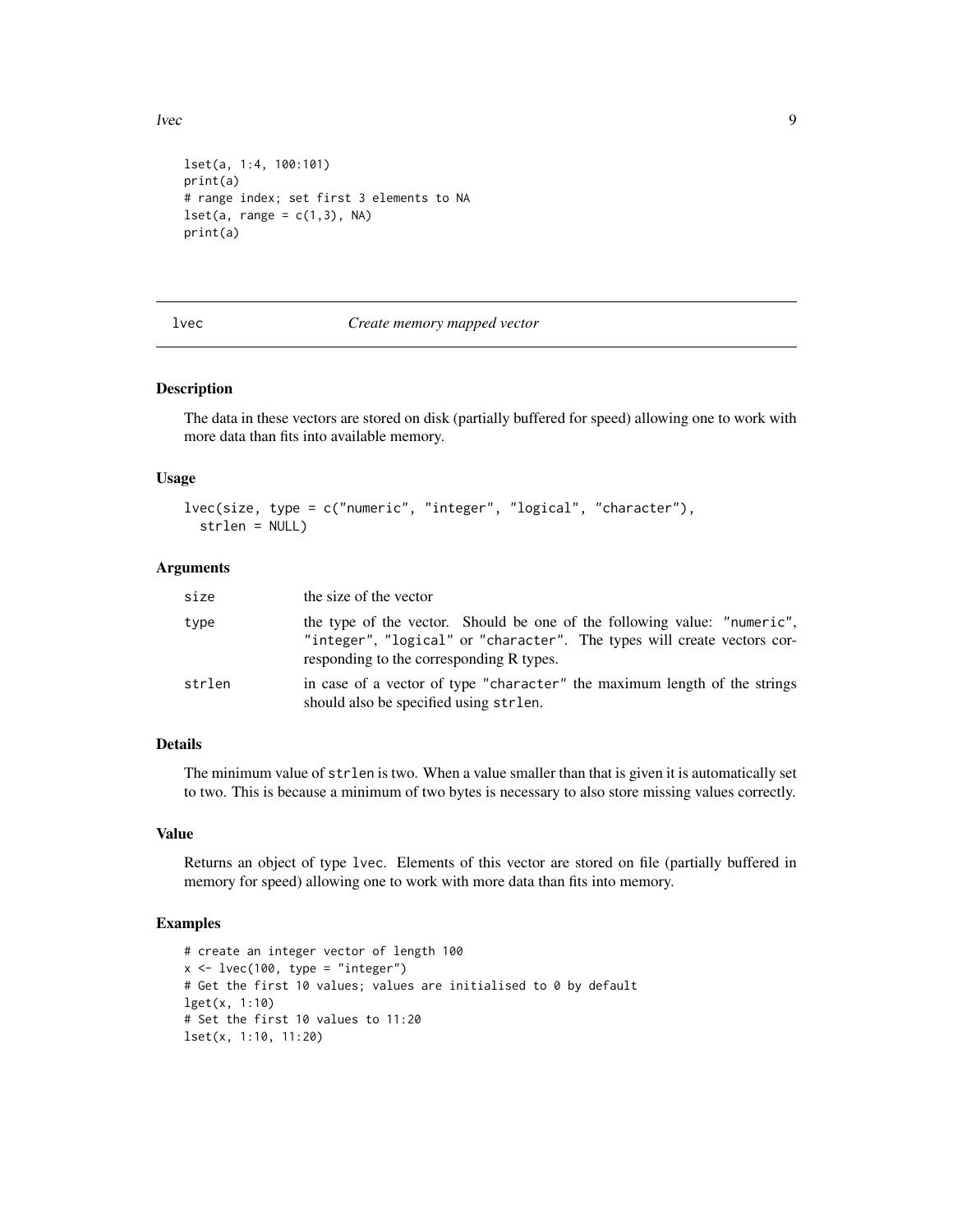```
# set maximum length of the string to 1, strings longer than that get
# truncated. However, minimum value of strlen is 2.
x \le -\text{lvec}(10, \text{ type} = \text{"character", strlen = 1})lset(x, 1:3, c("a", "foo", NA))
lget(x, 1:3)
```
lvec\_type *Get the type of the lvec*

#### Description

Get the type of the lvec

#### Usage

lvec\_type(x)

#### Arguments

x the [lvec](#page-8-1) to get the type from.

#### Value

Returns an character vector of length 1 with one of the following values: "integer", "numeric", "logical" or "character".

<span id="page-9-1"></span>order *Order a lvec*

#### Description

Order a lvec

#### Usage

```
order(x, \ldots)## Default S3 method:
order(x, \ldots)## S3 method for class 'lvec'
order(x, \ldots)
```
<span id="page-9-0"></span>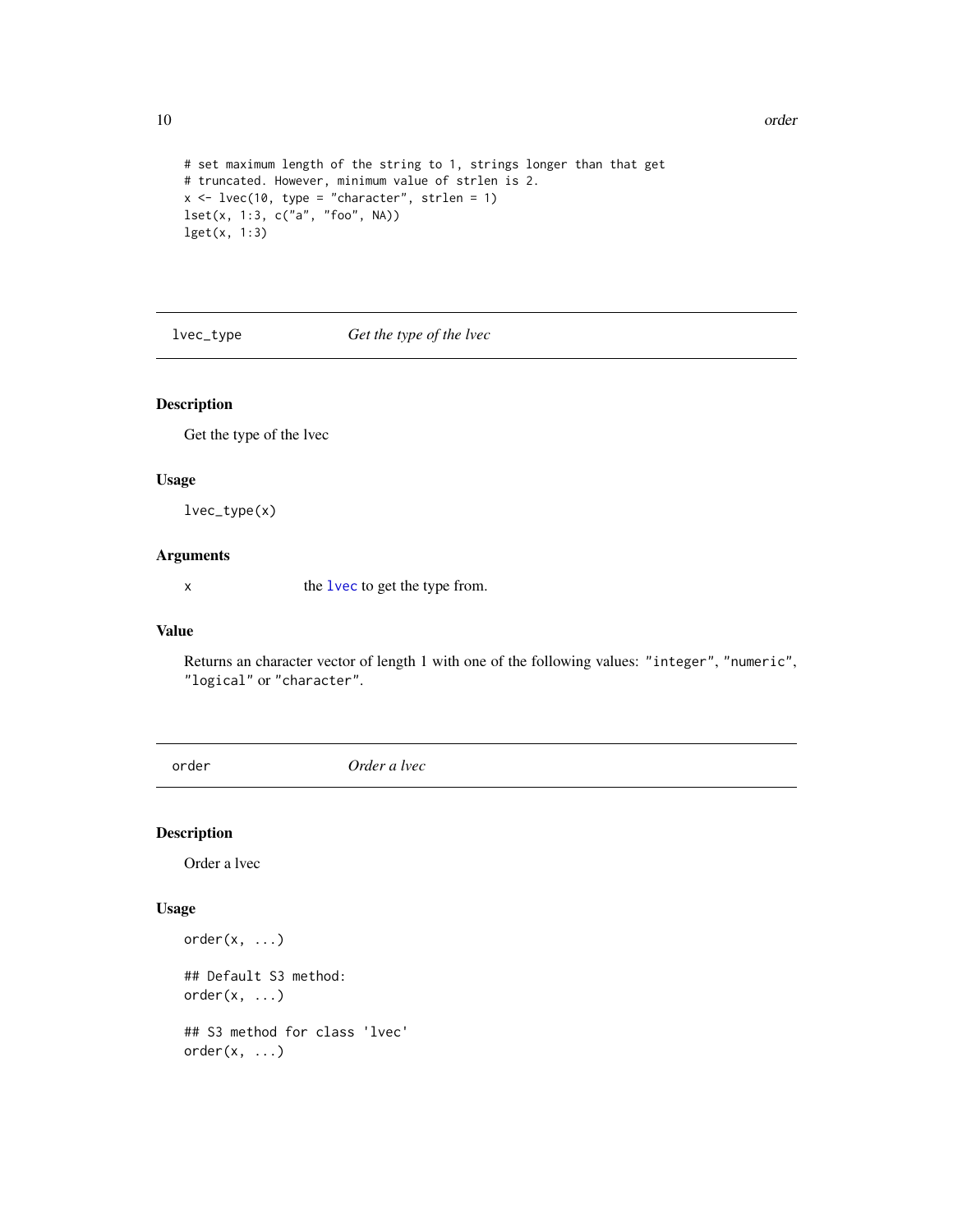#### <span id="page-10-0"></span>print.lvec 11

#### Arguments

| x | lyee to sort |
|---|--------------|
|   | unused.      |

#### Value

Returns the order of x. Unlike the default [order](#page-9-1) function in R, the sort used is not stable (e.g. in case there are multiple records with the same value in x, there relative order after sorting is not defined).

### Examples

```
x <- as_lvec(rnorm(10))
order(x)
```
print.lvec *Print an lvec*

#### Description

Print an lvec

#### Usage

```
## S3 method for class 'lvec'
print(x, \ldots)
```
#### Arguments

| X         | lvec to print. |
|-----------|----------------|
| $\ddotsc$ | unused         |

#### Value

Returns x invisibly.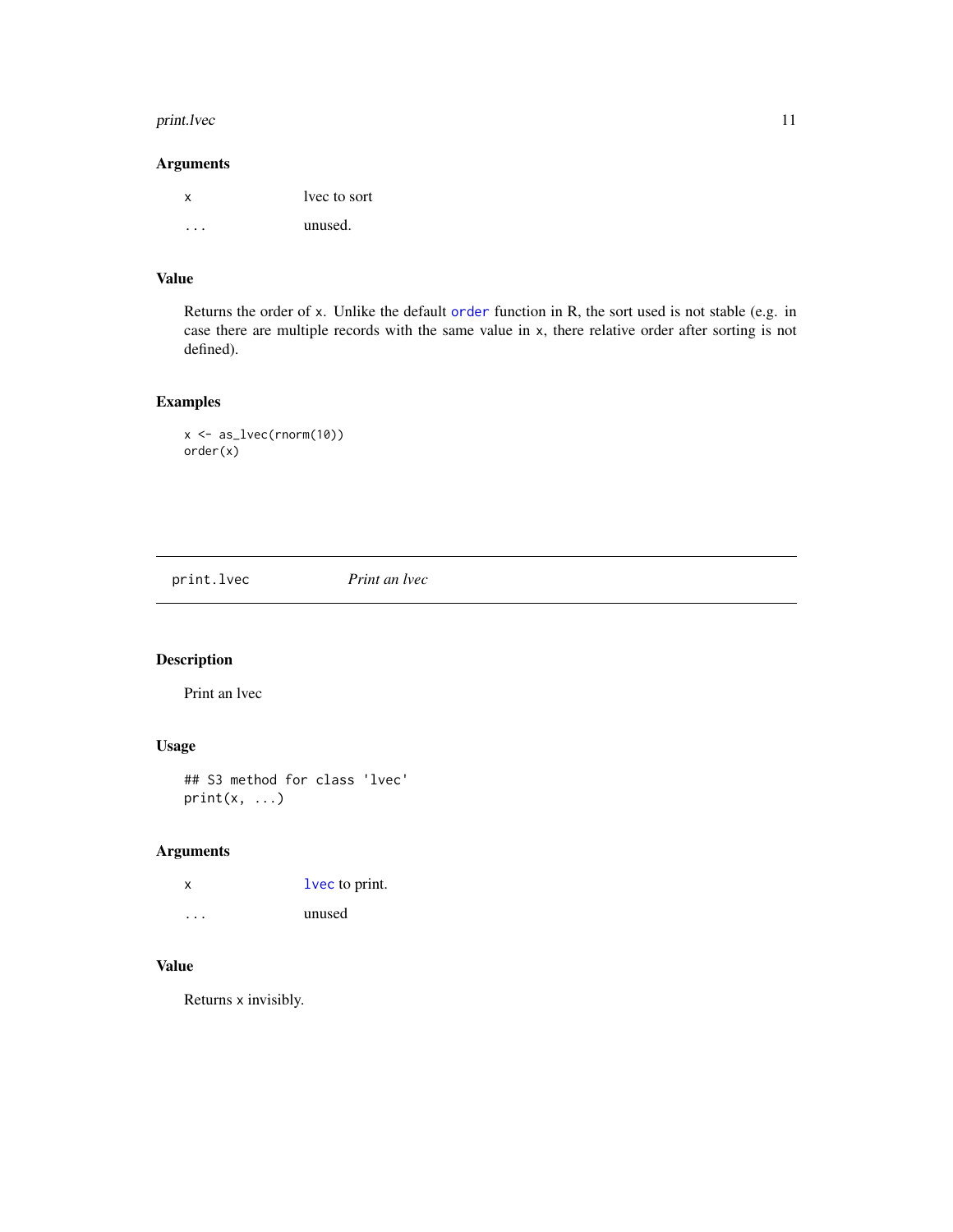<span id="page-11-0"></span>

Set and get attributes of the original R-vector stored in an lvec

#### Usage

rattr(x, which) rattr(x, which)  $\le$  value

#### Arguments

|       | and object of type <b>lvec</b>                                     |
|-------|--------------------------------------------------------------------|
| which | a character vector of length one giving the name of the attribute. |
| value | the new value of the attribute                                     |

#### Details

The attributes of the [lvec](#page-8-1) can be set and obtained using the standard functions [attr](#page-0-0) and [attributes](#page-0-0). However when an lvec is converted to an R-vector using, for example, [as\\_rvec](#page-2-1), the attributes of the resulting R-vector are set using the result of rattr. This can be used to store vectors such as factors and dates (POSIXct) in lvec objects, as these are basically integer and numeric vectors with a number of additional attributes.

```
dates <- as_lvec(as.Date("2016-12-05", "2016-12-24"))
# When printing and reading the result is converted back to a date object
print(dates)
as_rvec(dates)
# make a factor of an integer lvec
a \leftarrow as\_lvec(1:3)rattr(a, "class") <- "factor"
rattr(a, "levels") <- c("a", "b", "c")
print(a)
```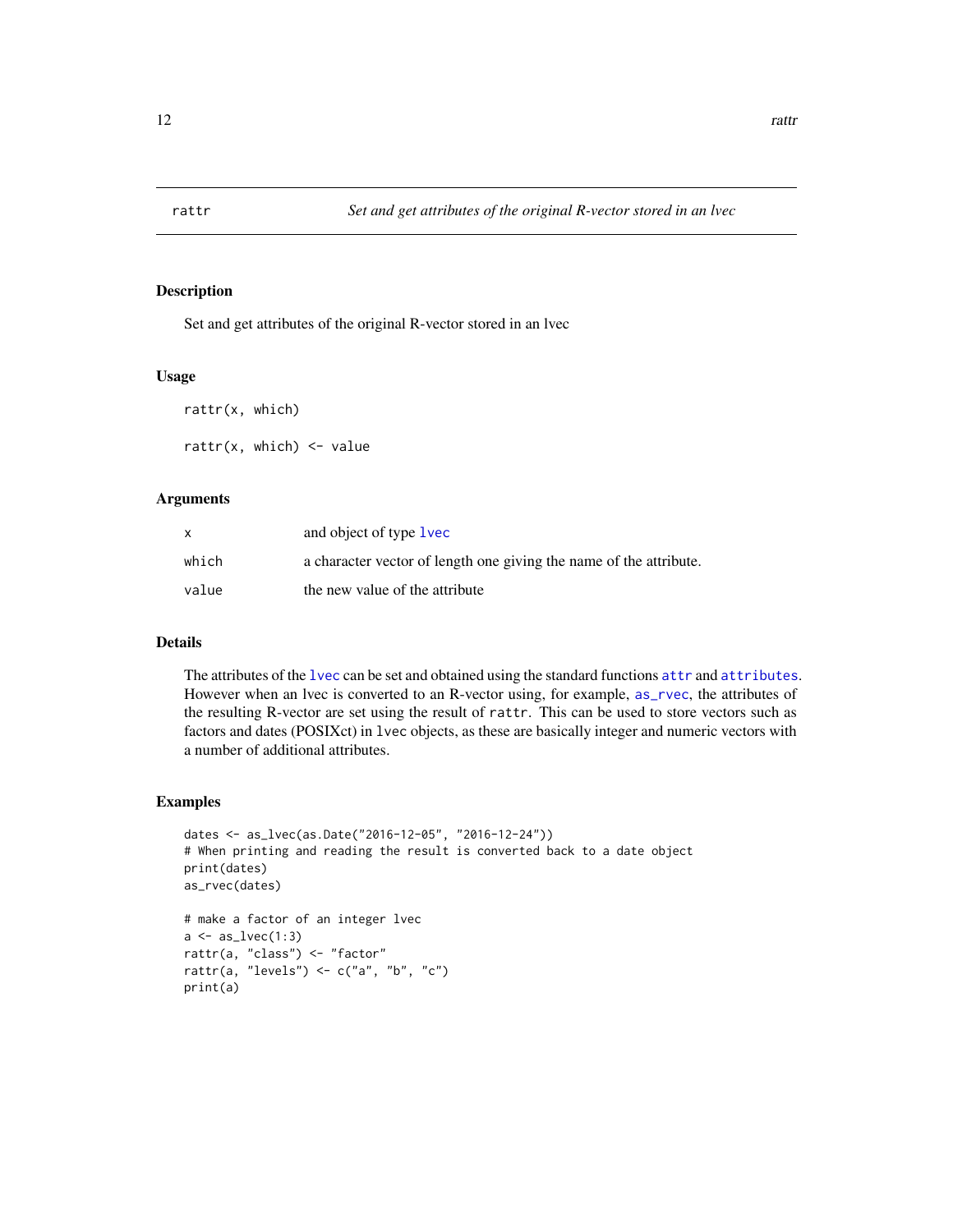<span id="page-12-0"></span>

Sort a lvec

#### Usage

## S3 method for class 'lvec'  $sort(x, decreasing = FALSE, clone = TRUE, ...)$ 

#### Arguments

| $\mathsf{x}$ | lyec to sort                                              |
|--------------|-----------------------------------------------------------|
| decreasing   | unused (a value unequal to FALSE will generate an error). |
| clone        | clone x before sorting                                    |
|              | unused.                                                   |

### Value

Sorts x and returns a sorted copy of x. When clone is FALSE the input vector is modified.

#### Examples

```
x \leftarrow as\_lvec(rnorm(10))sort(x)
# Effect of clone
a \leftarrow as\_lvec(rnorm(10))b \leq -sort(a, clone = FALSE)print(a)
```
strlen *Get and set the maximum string length of a character lvec*

#### Description

Get and set the maximum string length of a character lvec

#### Usage

strlen(x)

strlen(x) <- value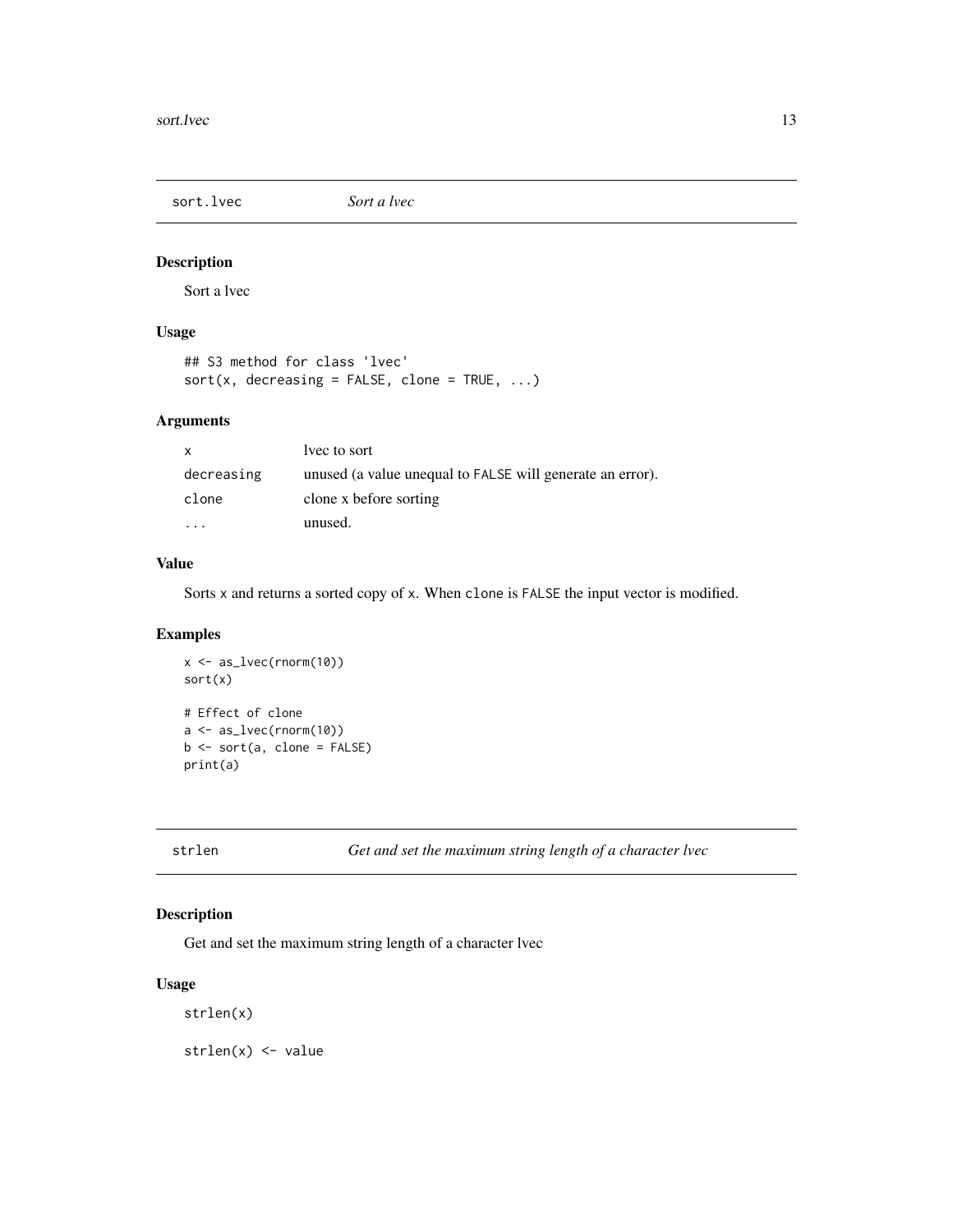14 strlen

#### Arguments

| x     | a lvec of type character.                   |
|-------|---------------------------------------------|
| value | the new value of the maximum string length. |

```
a <- as_lvec('123')
strlen(a) # = 3
# Strings are truncated to strlen
lset(a, 1, '123456')
print(a) # '123'
strlen(a) < -5lset(a, 1, '123456')
print(a) # '12345'
```